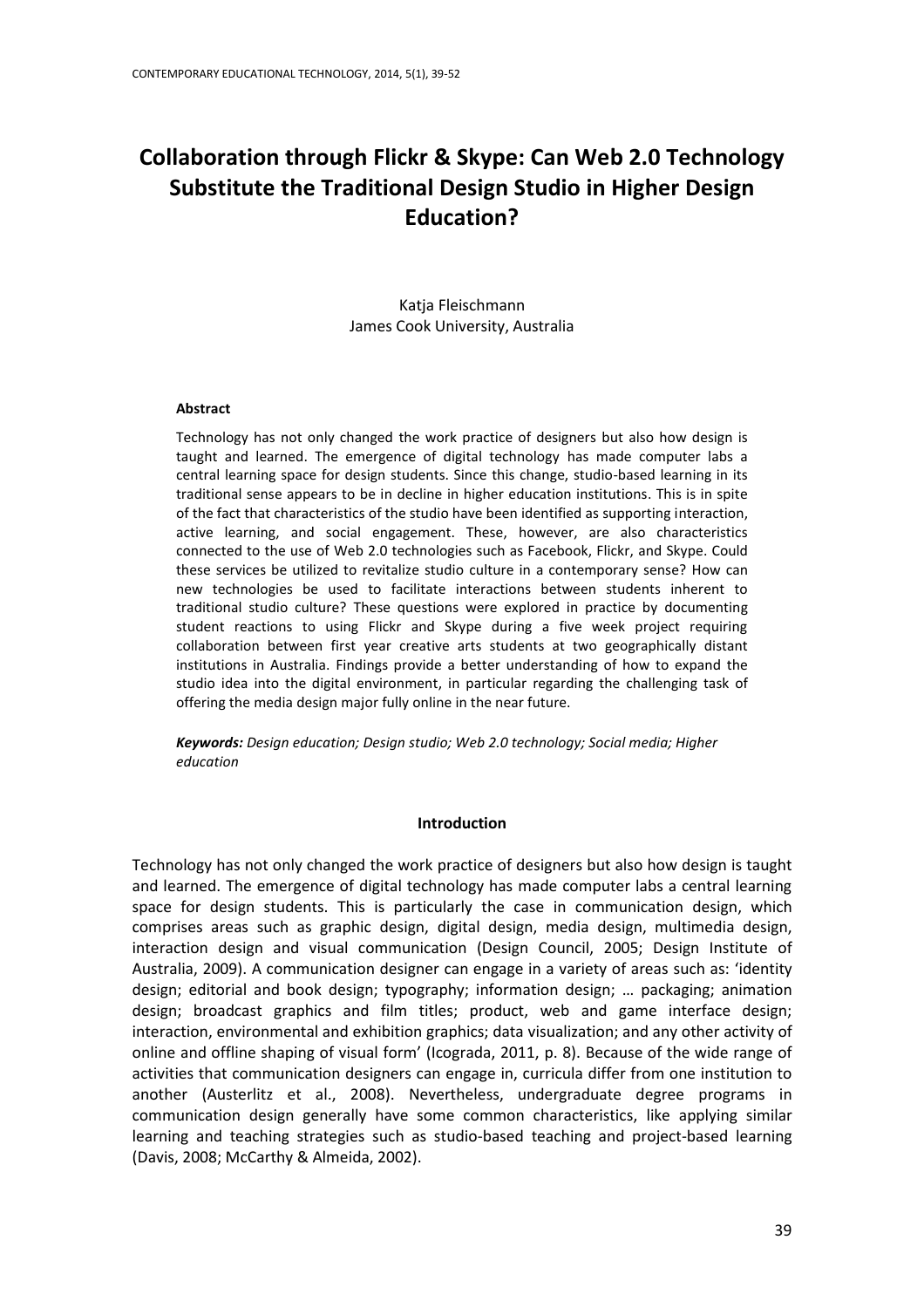The characteristics of the studio, hence studio-based teaching in art, architecture and design, have been identified as supporting interaction, active learning and social engagement (e.g. STP, 2009). These, however, are also characteristics connected to the use of social media (such as Facebook and Flickr) in higher education learning environments. While design education 'is already often cited as the paradigm for new types of learning, because of its emphasis on open-ended, multi-disciplinary and problem-based learning; on open-plan and studio-based learning, built around collaborative critique and self-reflective iteration' (Boys, 2011, p. 8), the studio which facilitates these types of learning appears to be in decline (Ellmers, 2005; Morkel, 2011; STP, 2009). At same time, Web 2.0 technologies, in particular social media, promise to offer 'educators more ways to engage learners than any preceding educational technology' (LeNoue, Hall, & Eighmy, 2011). Could Web 2.0 technologies, particularly social media, be utilized to revitalize studio culture in a contemporary sense?

#### **Characteristics and Qualities of the Design Studio**

A central pedagogy in design education is studio-based teaching (Sara, 2006; Shreeve, Wareing, & Drew, 2008). Design learning in studios is often structured around projects where students respond to complex and open-ended assignments (Kuhn, 2001) with significant hands-on activities (McCarthy & Almeida, 2002). Studio-based teaching and design learning is usually student-centered and built around 'dialogical learning and teaching' (Danvers, 2003, p. 51). This means that design learning is structured around an ongoing dialogue between students and educators, tutors, and support staff (Danvers, 2003; Shreeve, 2011). Studiobased learning uses the pedagogical concept of 'learning-by-doing' (Schön, 1983, 1987) and is grounded in Kolb's (1984) experiential learning model. The dialogue between students and educators, tutors, peers or visiting professionals is continued in 'critiques' in which finished work or works-in-progress are discussed in formal and informal ways (Kuhn, 2001; Wands, 2001).

Studio-based teaching, and hence the design studio as a higher education learning space, is seen as unique in that it is both a work space and a social environment (Hart, Zamenopoulos, & Garner, 2011). According to Shreeve (2011), studio-based teaching supports the creation of a social space where students can develop peer learning and which is key to the development of a community of practice (Wenger, 1998). The community and social aspect of the design studio facilitate a sense of belonging that can motivate students to learn (Gee & Miller, 2006; Sandbach, 2011). The design studio enables 'collective learning, interaction, passion and dedication for the discipline, nurturing independence of, and for, reflexive learning' (STP, 2009, p. 14). Yet the prevalence of the studio in design education itself is weakening (Ellmers, 2005; Morkel, 2011; STP, 2009). There are several reasons for this to occur. In communication design education, the computer lab has become central to design learning. The notion of providing each design student with a dedicated workspace in a studio, equipped with necessary hardware and software, is unsustainable in most institutions. Higher enrolment numbers and budget cuts have seen increasing pressure on resources for studio subjects, which are usually more expensive to teach than subjects in other disciplines (STP, 2009). Overall, studio-based teaching in a traditional design studio as a physical space is becoming much more difficult to sustain.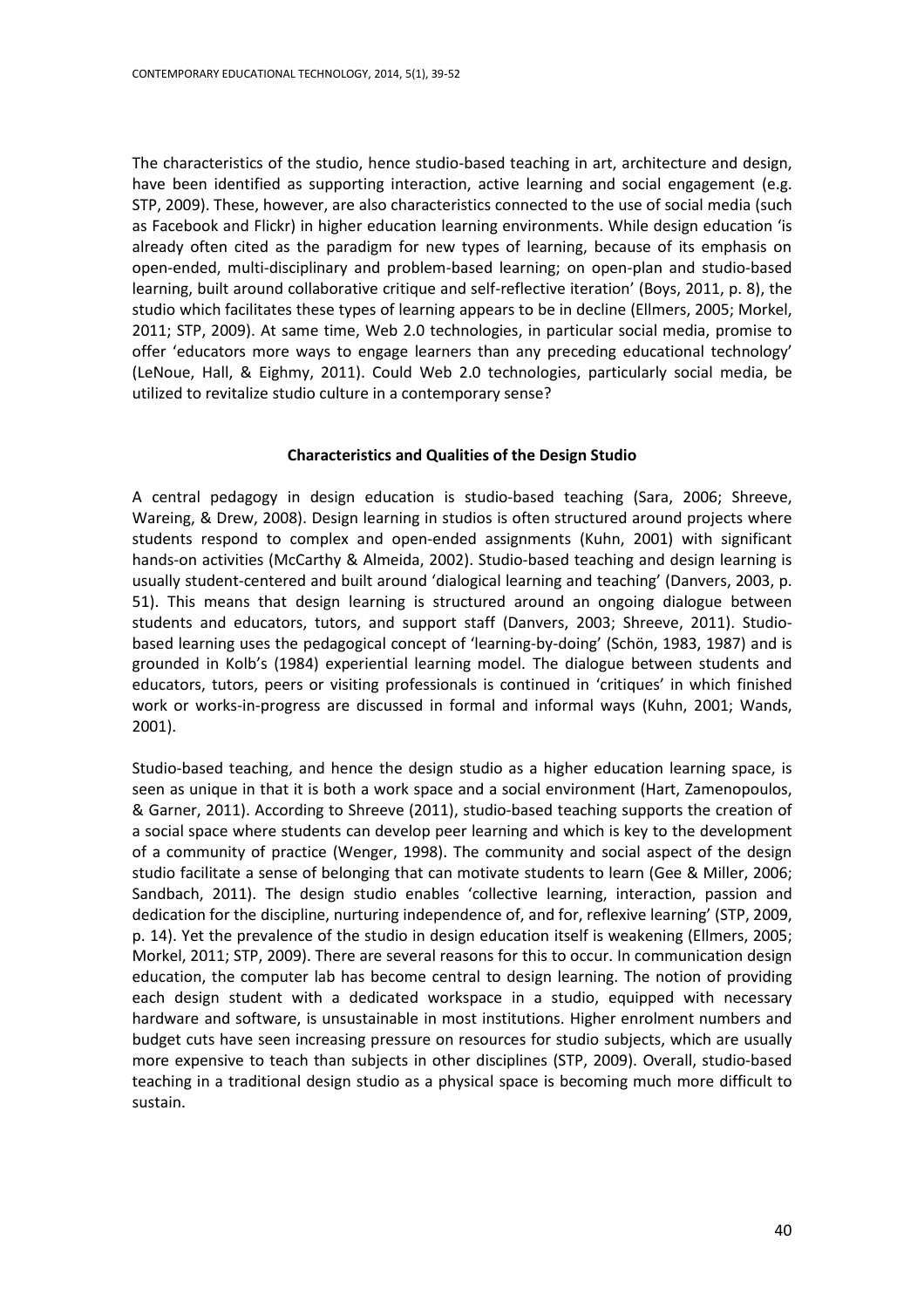#### **Social Media in Design Education**

Social media are 'a group of Internet-based applications that build on the ideological and technological foundations of Web 2.0, and that allow the creation and exchange of User Generated Content' (Kaplan & Haenlein, 2010, p. 61). Social media 'have provided Internet users with the ability to easily create, contribute, communicate, and collaborate in the online environment without [the] need for specialized programming knowledge' (LeNoue, Hall, & Eighmy, 2011, p. 5). There are a variety of types of social media: social networks like Facebook and LinkedIn where users generate a profile and connect to other people; media sharing websites such as YouTube and Flickr, that allow users to upload and share media (e.g. pictures, videos); blogs (e.g. Wordpress) and microblogs (e.g. Twitter) that allow users to publish news; and socially curated sites such as Reddit, where users socially curate and promote news and stories (Grahl, 2012). Of these various types, social networking services such as Facebook (launched 2004), LinkedIn (launched 2003) and also media sharing websites such as Flickr (launched 2004) have gained unprecedented user engagement; Facebook, for example, had 1.06 billion active monthly users in 2012 (Tam, 2013).

Recent studies propose the use of Web 2.0 technology, particularly social media, in the higher education context to support interaction, active learning, and social engagement. Social media in particular have the potential to enhance student success (Davis, Deil-Amen, Rios-Aguilar, & Canche, 2012). Hunt, Huijser and Sankey (2011) suggest that there are parallels between what Barnes, Marateo and Ferris (2007) refer to as Net Generation students, who need interactivity, active engagement, social interaction and self-directed learning opportunities, and characteristics of Web 2.0 technologies such as social media. That is, social networking opportunities can create a connectedness and a sense of belonging (e.g. Davis, Deil-Amen, Rios-Aguilar, & Canche, 2012; Hunt, Huijser, & Sankey, 2011). 'Social media technology links people together in ways that resemble traditional feelings of connection, belonging, loosely defined memberships, exchange of feelings and ideas, and the reporting of experiences and actions' (Davis, Deil-Amen, Rios-Aguilar, & Canches, 2012).

Research on the use of social media as a teaching and learning tool in design education is sparse. Some research places architectural design education on the forefront. Pak and Verbeke (2012), for example, suggest a 'Design Studio 2.0' that utilizes Web 2.0 technologies in a graduate urban architectural design studio, claiming 'that with the help of e-learning strategies, it is possible to support, augment and enrich the reflective communication between the design students and studio teachers' (p. 516). They see the potential in that students, while 'disconnected from the physical studio environment, … can still learn from and comment on each others' projects and create a collective understanding of the design problem(s), the design context and the whole studio process' (Pak & Verbeke, 2012, p. 504). Ham and Schnabel (2011) also argue that Web 2.0 social software can be used to extend conversations between students and educators on an additional platform.

Tate and Osborne (2013) have also recently conducted a study exploring 'whether or not Facebook could be used to increase the social interactions within an architectural studio', which revealed that in their case a 'sense of community was developed within the most successful online studio groups, with participation the key to the quality of social interaction in this medium.' Allen, Caple, Coleman and Nguyen (2012), who utilized Facebook as a social community space in classes in the School of Fine Arts and the Faculty of the Built Environment, reported an 'increased interaction between students and peers, students and lecturer, and students and tutors, which led to development of a learning community with shared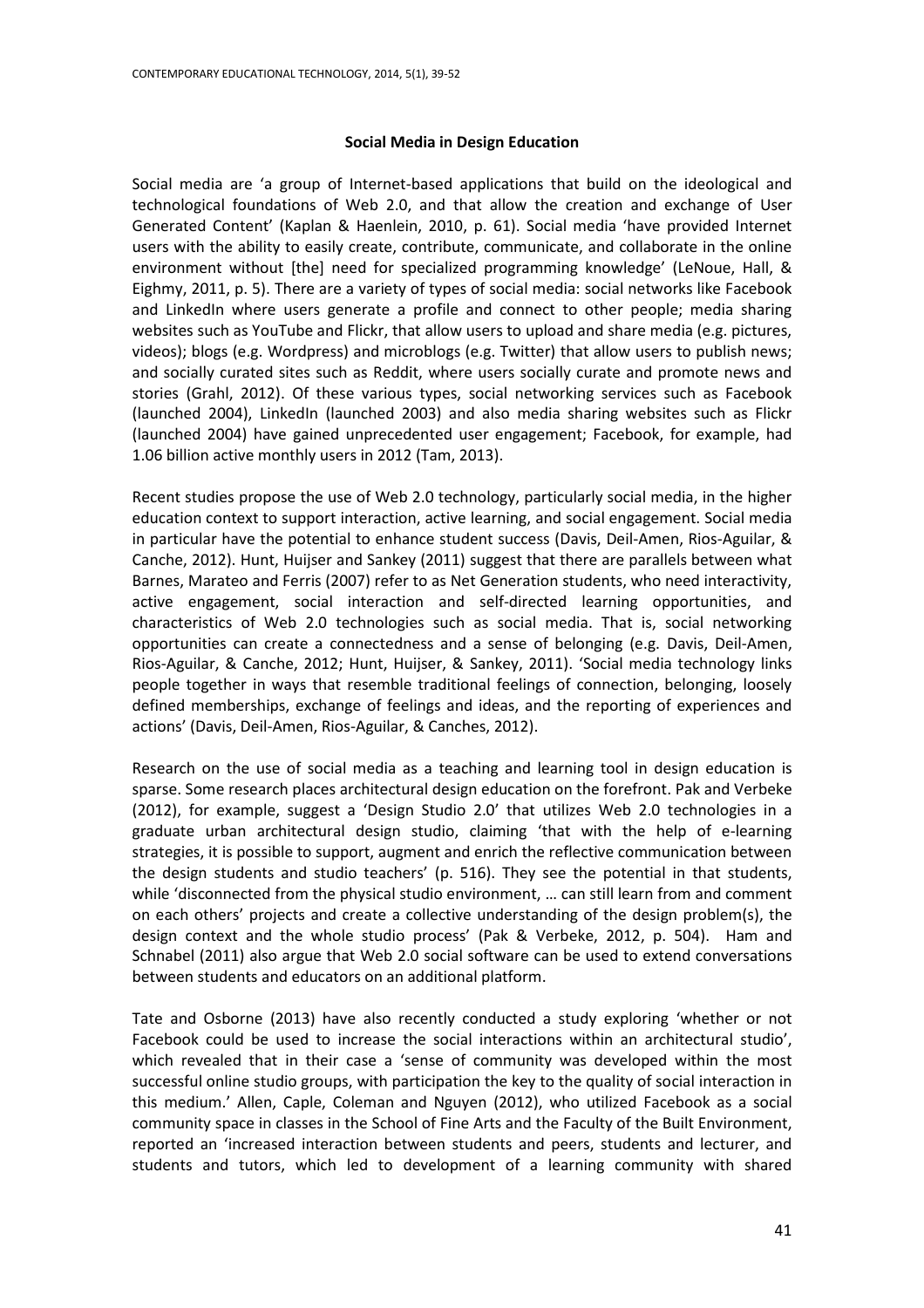resources.' Similar to findings in other disciplines, Ivalo and Gachago (2010, in Morkel, 2011) found that, in their architecture studio, the use of 'Facebook groups and blogs encourage[d] peer to peer support, collaborative learning, creation of student-generated content and improve interaction between staff and students, which are powerful indicators for student engagement.' Morkel (2011) equally found in her study that the 'online learning environment through Facebook does seem to provide a place for interaction, communication and dialogue.'

## **Exploring the Effectiveness and Use of Social Media in an Undergraduate Media Design Context**

Utilizing the social media tools of the Learning Management System (LMS) Blackboard in the Media Design major of the Bachelor of New Media Arts degree in the School of Creative Arts at James Cook University is almost a 'tradition'. Since 2007 media design students are required to contribute to discussion boards and make use of other collaborative tools of the LMS (e.g. blogs, Blackboard groups) to communicate, share, and critique ideas online. Students upload links on Blackboard to media sharing services, such as YouTube, and can view or download lecture recordings (podcasts) they might have missed or want to review. Since more recently, media design students also learn how to build their virtual/digital identity and how to promote themselves in the digitally networked world by making use of social media tools such as the professional networking site LinkedIn. Nevertheless an intentional use of social media as a teaching and learning strategy outside the university's LMS has not yet taken place. In order to develop a better understanding of how social media can be utilized in media design education, either as part of a blended delivery mode (face-to-face combined with online elements), or in preparation for the future delivery of the media design major fully online, a study in a first year media design subject was conducted.

## **Project Design: The Design Studio Extended**

*Living in the Tropics – Life in the City* was a long distance collaborative visual communication design project between first year design students at the School of Creative Arts at James Cook University, located in North Queensland, and first year photography students at CATC Design School located in Melbourne (Figure 1). Students from both institutions were engaged in a five week collaborative project which utilized the photo sharing website Flickr and the voice-over-IP communication service Skype as central technologies.



Figure 1. First Year Student Cohort at James Cook University, School of Creative Arts, Townsville and CATC Design School, Melbourne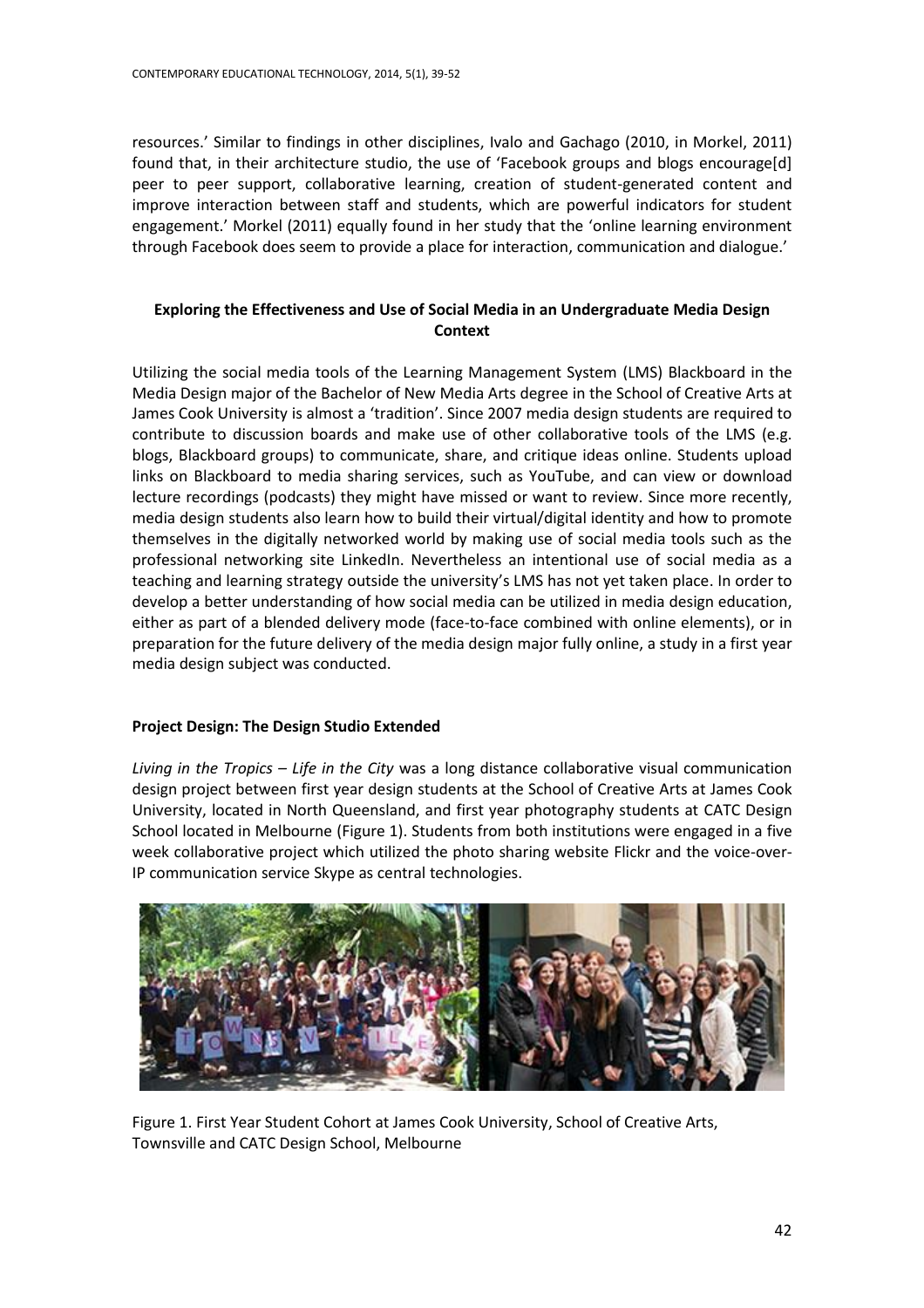#### **Project Brief**

People are all exposed to a great deal of common visual information. Sources may include: television programs, magazines, books, outdoor advertising, and the Internet. However, differences still exist in the ways that we conceptualize and visualize different ideas dependent on our location and cultural context. In this exercise, students explored the differences in conceptualization and visual approaches taken to common themes, between those studying in the northern, regional tropics, and those studying in the urban, temperate south in Australia. Creative arts students studying in Melbourne (urban, temperate south) and in Townsville (regional, tropical north) were asked to make a series of images on nine different topics: *Space, Place, Freedom, Fear, Opportunity, Culture, Fun, Sensation,* and *Me*.

## **Project Timeline**

In week one, students were introduced to the project both in Townsville and Melbourne respectively. Students had time to take pictures during the first two weeks (Figure 2, Figure 3) and outcomes were discussed within tutorial groups in each location. In week three, students uploaded their images to the Flickr folio 'Townsville images on nine visual themes' (http://www.flickr.com/groups/tvl9images) or 'Melbourne images on nine visual themes' (http://www.flickr.com/groups/mel9images) (Figure 4). Because of the large number of students in Townsville (n=142), media design students worked in twenty-three groups in Townsville, while students in Melbourne (n=18) worked individually.



Figure 2. Topic 'Fear' – Townsville



Figure 3. Topic 'Fear' – Melbourne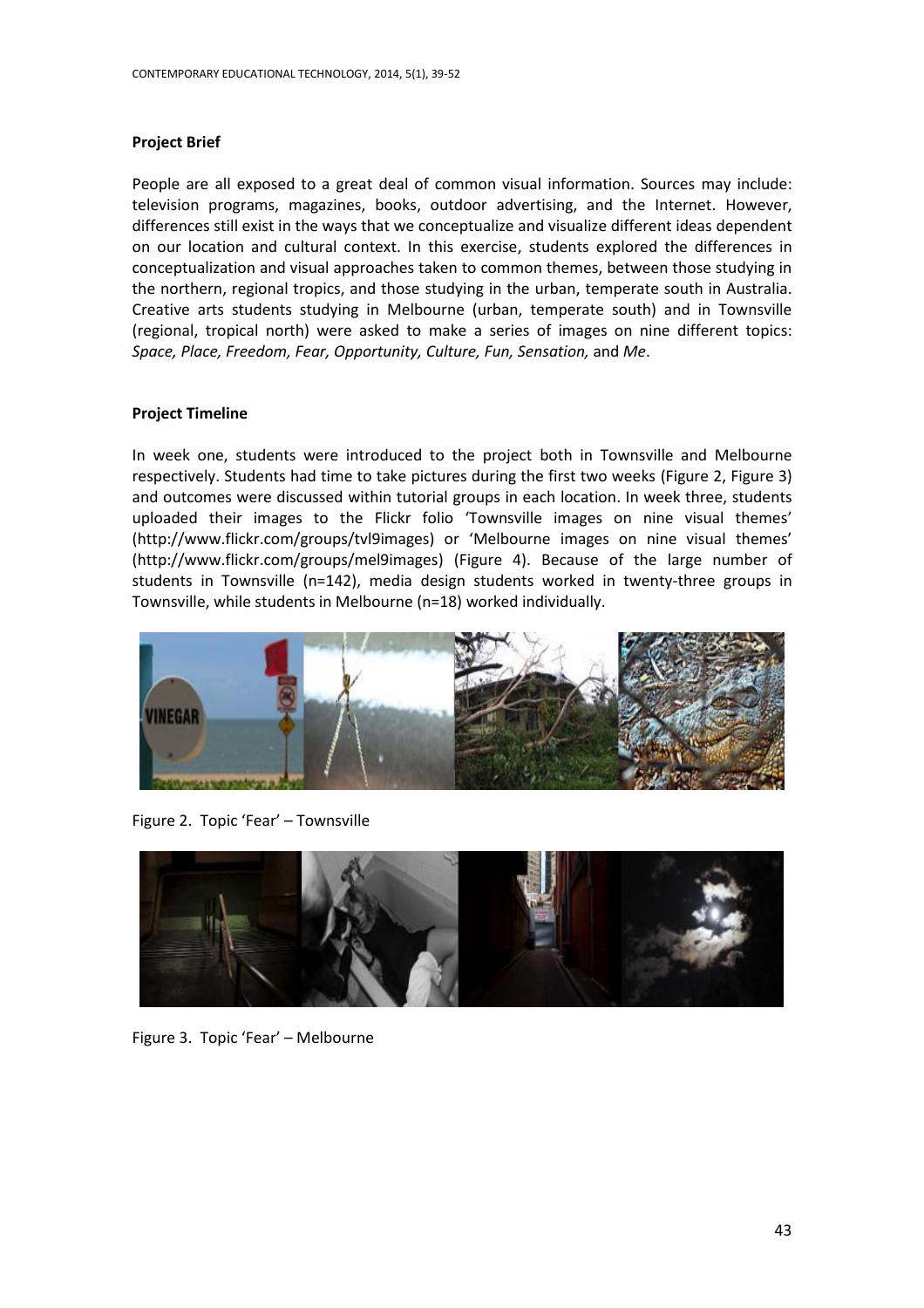

Figure 4. Flickr Uploaded Images, Townsville

Students in each location viewed the images on Flickr and discussed them in their tutorial groups. Students were then asked to reflect in writing on the differences between the Melbourne and Townsville images for each topic in regards to influences of location, environment and cultural context. In week four, Skype was used to engage both student groups into a face-to-face discussion and to share their observations. In this one hour session Townsville and Melbourne students discussed the differences in interpretation of each topic, contrasts therein, and, in particular, any surprises that they experienced between locations (Figure 5). Week five saw the submission of a journal from each student that included the nine images taken, the highest contrasting images from the other location, a summary of student beliefs concerning the influence of location and context on visual communication, and a short commentary on what students learned in group discussions and from the Skype session.



Figure 5. Skype Session between Students in Melbourne and Townsville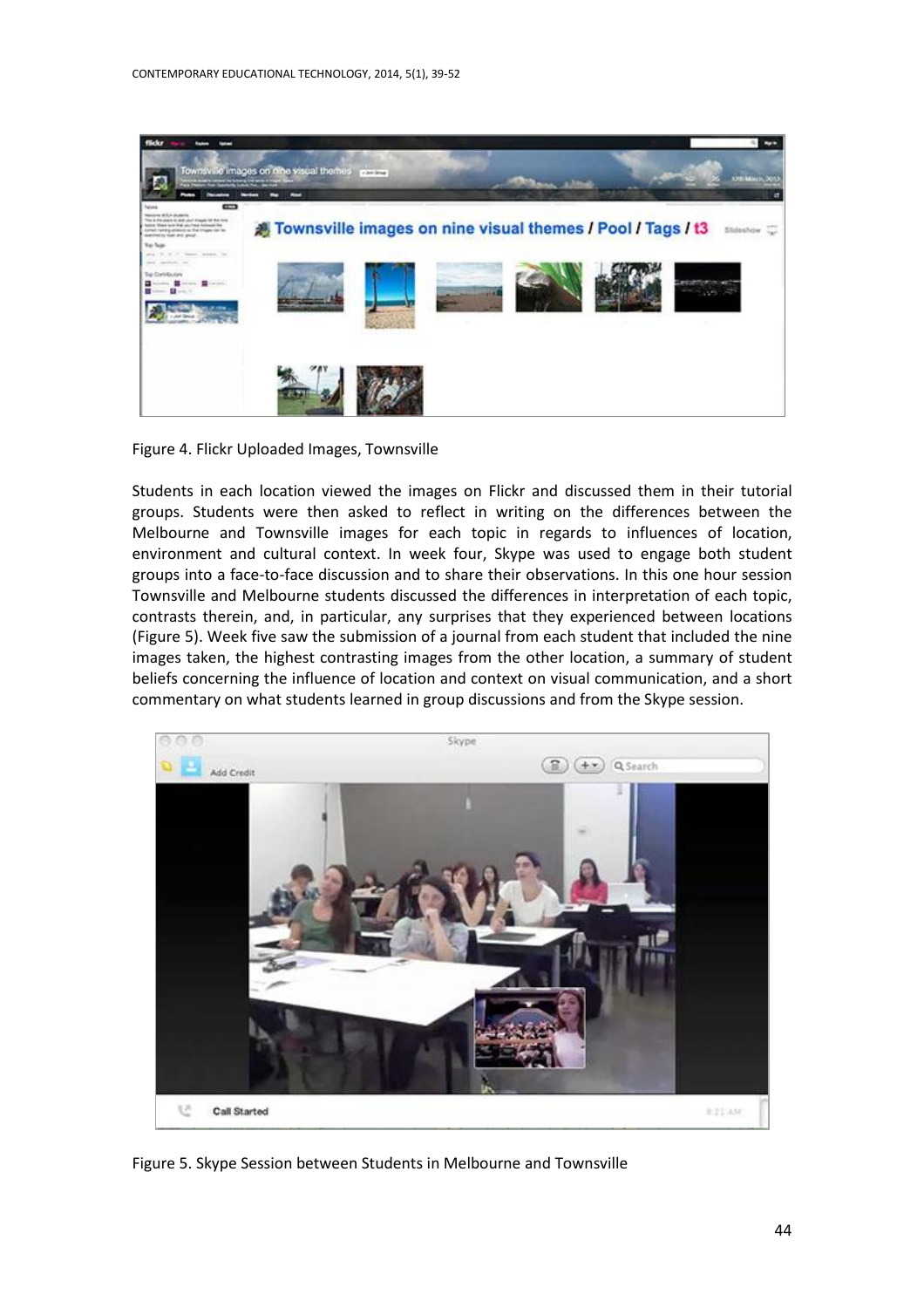#### **Methodology**

It was determined that this research study would be best framed by a pragmatic approach (Punch, 2009). The selection of an approach was directly linked to the purpose and the nature of the research questions asked (Armitage, 2007). The overarching research question (Could Web 2.0 technologies, particularly social media, be utilized to revitalize studio culture in a contemporary sense?) and sub-question (Can Web 2.0 technologies be used to facilitate interactions between students inherent to traditional studio culture?) were open and hence of exploratory nature. The questions were explored in practice by documenting student reactions to using Flickr and Skype during a five week project requiring collaboration between first year creative arts students at two geographically distant institutions in Australia.

#### **Research Design and Data Collection**

The mixing of qualitative and quantitative data hence a research design that best helps to answer the research questions was chosen (Johnson & Christensen, 2008; Punch, 2009; Teddlie & Tashakkori, 2009). Statistical forms of data and meaning-based data were mixed to illustrate or elaborate on an issue and/or to enhance understanding and present a more complete picture of the researched phenomenon (Fielding, 2012; Rossmann & Wilson, 1995). The design for the qualitative part was interpretive qualitative research design because the researcher tried to understand participants' meaning making through an event or case (Altheide & Johnson, 2011; Merriam, 1998).

When considering sampling strategies convenience sampling belonging to a non-probability sample design (Landreneau & Creek, 2008) was considered as most appropriate in the case of exploring media design students' perspectives. When considering which methods of data collection (e.g. questionnaires, interviews) to apply, it was decided to obtain quantitative data through questionnaires and qualitative data through open-ended questions in questionnaires. The decision to use questionnaires for the collection of both data types (quantitative and qualitative data) at the same time was driven by the advantage of accessing large numbers of participants in a short timeframe. Questionnaires were also considered to be the most appropriate instrument to obtain an initial overview of a situation; for example students were asked a closed-ended question: *Did you enjoy working with students from another region?* (yes/no). Respondents were then asked for elaboration through open-ended questions: *Why did you or why didn't you enjoy working with students from another region? Please explain.* Therefore, questionnaires would not only return data on measurable indicators (e.g. How many students enjoyed the learning experience?) but would also provide deeper insight into the researched phenomena through collecting qualitative feedback through open-ended questions. According to Gray and Malins (2004), another advantage of using questionnaires is that the anonymity of respondents may also encourage greater honesty.

In order to explore the effectiveness of the use of social media in the media design subject, first year media design students (n=142) were asked to participate in an online questionnaire that was designed and delivered using the online survey platform SurveyMonkey at the end of the project. Of the 142 first year media design students who participated in the long distance collaboration, 76 students responded in the online questionnaire, which is a response rate of 53.5%.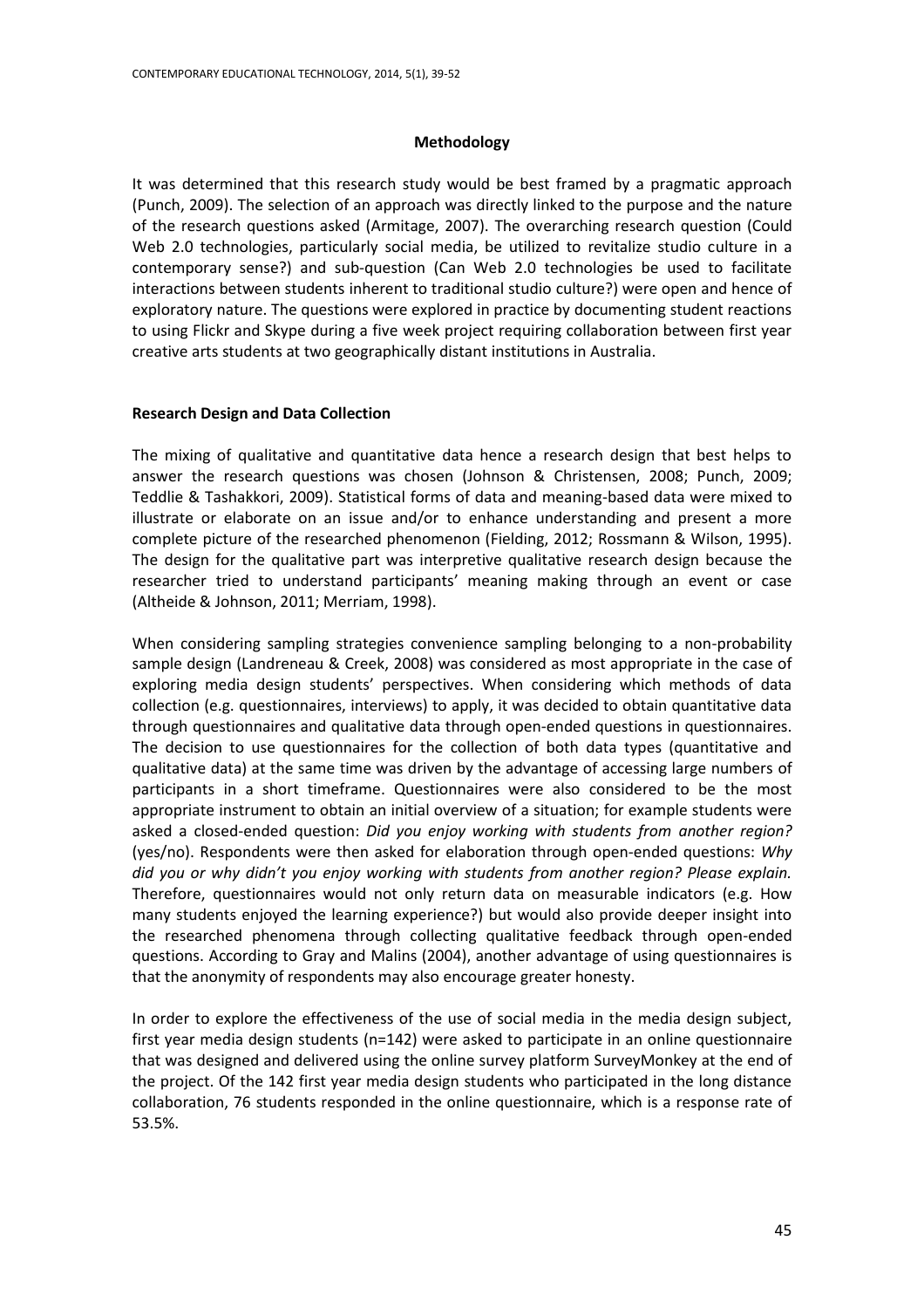#### **Data Analysis**

SurveyMonkey automatically provided basic statistical data such as the tally of response totals, percentages, and response counts for quantitative data. Qualitative feedback from the online questionnaire was downloaded in pdf format and analyzed using the software NVivo—a qualitative data analysis program. In order to draw out essential characteristics of the qualitative data, NVivo was utilized to segment qualitative data and then coded through labels assigned to pieces of data (Punch, 2009). In the process, two types of coding (Punch, 2009) were applied: topic coding where the overarching theme was identified and analytic coding which looked at what was going on and what was said. Coding categories (topic coding) were not pre-established but left to emerge through grouping analytical coding units.

## **Findings: Reflections of First Year Media Design Students**

Of the first year media design students in Townsville who responded, 87% of students (66) did enjoy the project and 13% (10) did not. The reason for this mostly positive feedback was identified by the majority of media design students (79%, 60 students) as being the long distance exchange with students from Melbourne. For 20% of students (15), it did not make a difference that they worked with students from another region and one student (1%) did not like the exchange. Nevertheless, 96% of students (73) agreed that they learned more about the relationship between words and images and the way we communicate visually by seeing and discussing the work of students from the other region using Flickr and Skype. Table 1 overviews the quantitative data.

| This semester you worked on a project that focused on differences that might exist in the way<br>that we visually interpret words based on location. Did you enjoy working on this project? |     |    |                                 |  |
|---------------------------------------------------------------------------------------------------------------------------------------------------------------------------------------------|-----|----|---------------------------------|--|
|                                                                                                                                                                                             | Yes | No |                                 |  |
| %                                                                                                                                                                                           | 87  | 13 |                                 |  |
| Number of media design students                                                                                                                                                             | 66  | 10 |                                 |  |
| Did you enjoy working with students from another region?                                                                                                                                    |     |    |                                 |  |
|                                                                                                                                                                                             | Yes | No | It did not make<br>a difference |  |
| %                                                                                                                                                                                           | 79  |    | 20                              |  |
| Number of media design students                                                                                                                                                             | 60  |    | 15                              |  |

Table 1. Quantitative Feedback from First Year Media Design Students (n=76)

Do you think that you have learned more about the relationship between words and images and the way that we communicate visually by seeing the work of students from the other region?

|                                 | Yes | NΟ |
|---------------------------------|-----|----|
| %                               | 96  |    |
| Number of media design students |     |    |

From the qualitative feedback provided by media design students, general trends could be identified. Each trend is illustrated with a typical comment from students. Media design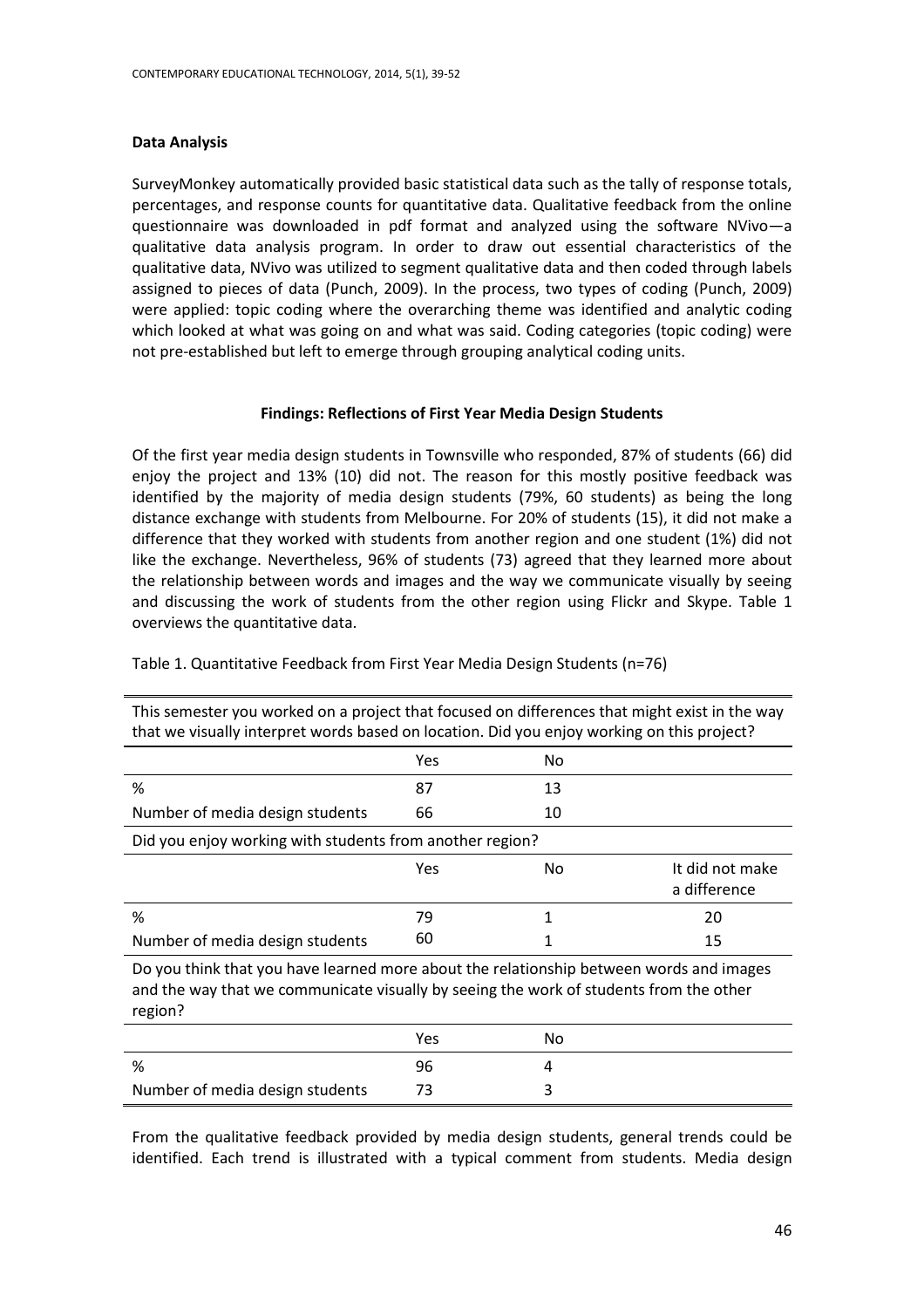students stated that sharing images on Flickr and discussing these in groups enabled them to:

see and experience the contrast between and distinctiveness of the work from students from these two locations first hand.

*"It was mind blowing to see how differently they interpreted some of the topics compared to us."*

develop understanding for other people/user groups.

*"That even if you are the same gender and age group, two different people can read a word and think different things."*

• see the world from another person's perspective.

*"It was very interesting to compare the thinking process of people in these two locations, to see just how different the train of thought can be just by changing locations*."

Furthermore, media design students stated that, in addition to becoming more proficient in image editing and graphic software, some students learned to work with Flickr as an outcome of this class. It was interesting that several students did not know how to use Flickr prior to participating in this subject. Overall, there were a wide range of additional learning outcomes achieved through this five week project which are best illustrated by the typical comments from media design students below:

- $\bullet$ *"I have learnt that there are many possibilities to word meanings if you travel to more than one place."*
- *"I have learnt that you must be incredibly considerate when it comes to designing anything as someone from a different background, with different influences in their lives can interpret images and words in different ways."*
- $\bullet$ *"I have learned a lot about design principles, color, typography and layouts….I have also increased my knowledge on presentation and professionalism taking a step from high school project to university level."*

## **Discussion and Conclusion**

Although this is a small-scale study, the findings provide some insight as to if and how social media can be effectively used as an extension of face-to-face teaching in design education in a higher education context. Using Web 2.0 technology as educational technology for teaching this five week project has proven successful in creating an engaging learning activity for students as suggested by LeNoue, Hall, and Eighmy (2011). Feedback from the media design students suggests that the intended learning outcomes of this project have been achieved. This is despite, or better because, of students being in different locations.

In the first year media design subject, Flickr and Skype were used to facilitate communication and exchange between students in geographically different locations. Web 2.0 technology was used to bridge the distance and facilitate exchange, communication, and collaboration in the virtual environment. It is clear that certain learning outcomes in this first year media design subject could not have been achieved without the use of Flickr and Skype as tools for exchange and communication across the distant locations within the given timeframe. Connecting these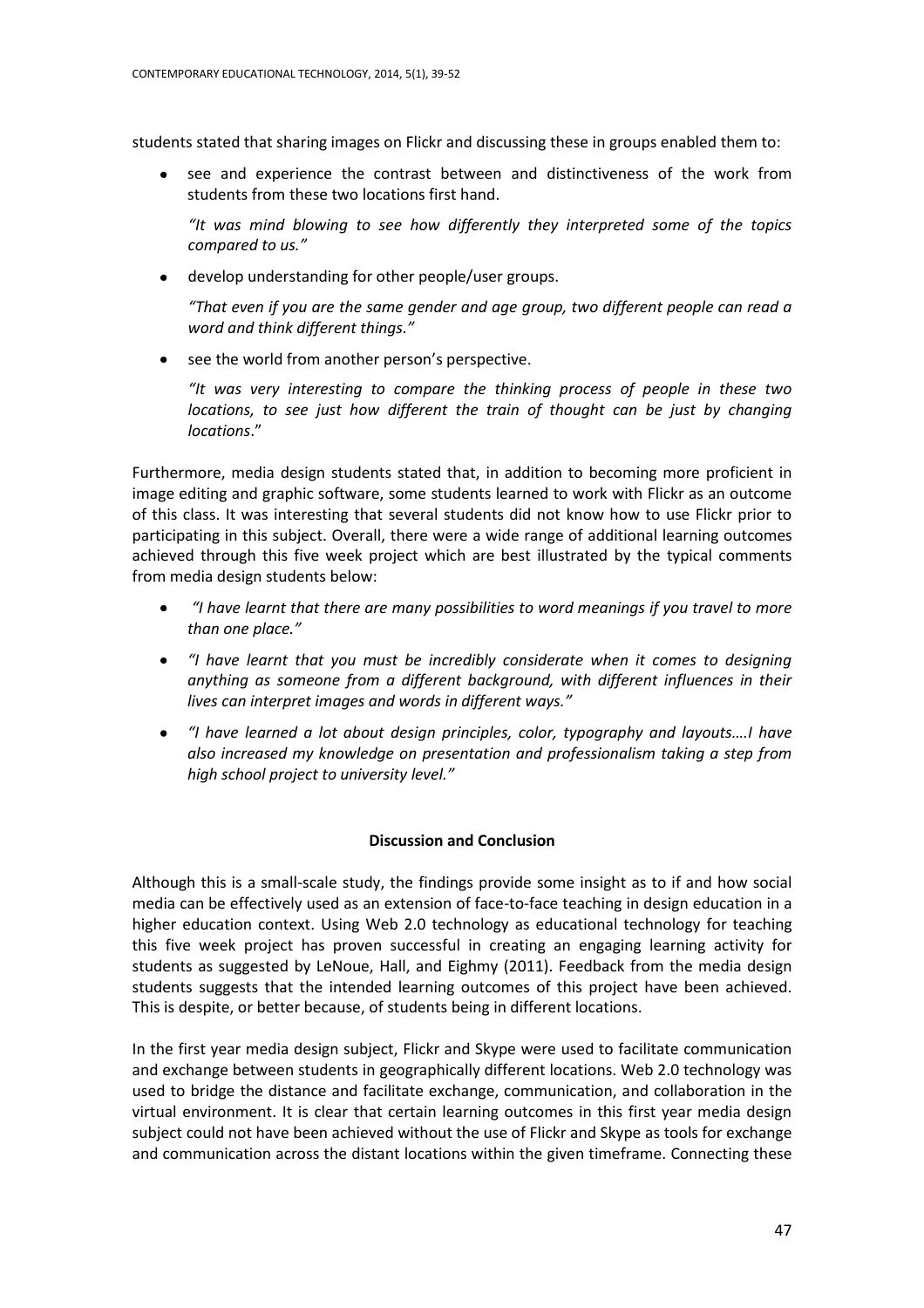two classes, one located in the urban, temperate south, and the other in the regional, tropical north, was easy for educators to set up and manage. To achieve similar learning outcomes–a first-hand experience of a place with a different social, cultural and natural environment that enables students to experience contrast and identify the distinctiveness of their own habitat– would require students and educators to travel. This is resource-intense in terms of time and money for all involved.

Although the project would have not been possible without using Flickr and Skype, technology was secondary to the content taught and learning outcomes to be achieved. The time 'to deal with technology' (set up, troubleshoot) was minimal from the educators' side. Students engaged easily with Flickr and overall working with Flickr was without problems for students. Therefore, technology, in this particular case Flickr and Skype, was not considered a stumbling block or barrier to learning as this has been identified in some earlier studies that engaged students in digitally mediated design education (e.g. Bennett, 2009; Hart, Zamenopoulos, & Garner, 2011). Web 2.0 technology was used as a tool to successfully facilitate and enable the learning outcomes.

Social media can enable a culture of sharing and increased interaction between students as discussed by Allen, Caple, Coleman, and Nguyen (2012), Davis, Deil-Amen, Rios-Aguilar, and Canche (2012), Morkel (2011) and Tate and Osborne (2013) which is indeed similar to the traditional studio culture, in which the face-to-face dialogue among students and between students and educators facilitates the sharing and discussing of ideas and the subsequent peer learning (e.g. Shreeve, 2011; STP, 2009). This process is deeply embedded in and an inherent part of design learning. Findings from this research study suggest that peer learning took place through ongoing communication, interaction and exchange between members of a group, between groups (23 groups in Townsville) and finally between students in the two different locations. Flickr and Skype supported social learning in this project as discussed for example by Davis, Deil-Amen, Rios-Aguilar, and Canche (2012) in that the 'understanding of content [was] socially constructed through conversations about that content and through grounded interactions around problems or actions' (Brown, 2008, p. xii). The five week project was intended to initiate conversations and discussions. Using Flickr enabled students to engage in an ongoing dialogue and Skype allowed to continue that dialogue in a more direct fashion. Overall, the interaction between students facilitated through Web 2.0 technology can be seen as supporting the creation of a learning culture based on dialogical learning (Danvers, 2003), which is a cornerstone of the traditional design studio.

While Skype required students in both locations to be present in the classroom in order to interact in real time (synchronous activity), the use of Flickr enabled students to continue their discussion and exchange outside assigned tutorial times (asynchronous activity). Although not part of this study, future research could explore the extent to which students take advantage of this opportunity. Overall, using Web 2.0 technology as educational technology in design education can be recommended as an extension of the traditional design studio. As Pak and Verbeke (2012) argue that e-learning strategies which involve Web 2.0 technology support reflective communication between design students and students and educators in architecture design education, this study confirms their view in regards to supporting and enabling communication and exchange between students. However, in order to explore to what extent Web 2.0 technology and in particular social media can completely substitute face-to-face design education further research needs to be undertaken. Certainly, longer, more in-depth studies are needed particularly studies that focus on exploring the effectiveness of Web 2.0 technology in a design degree that is delivered fully online.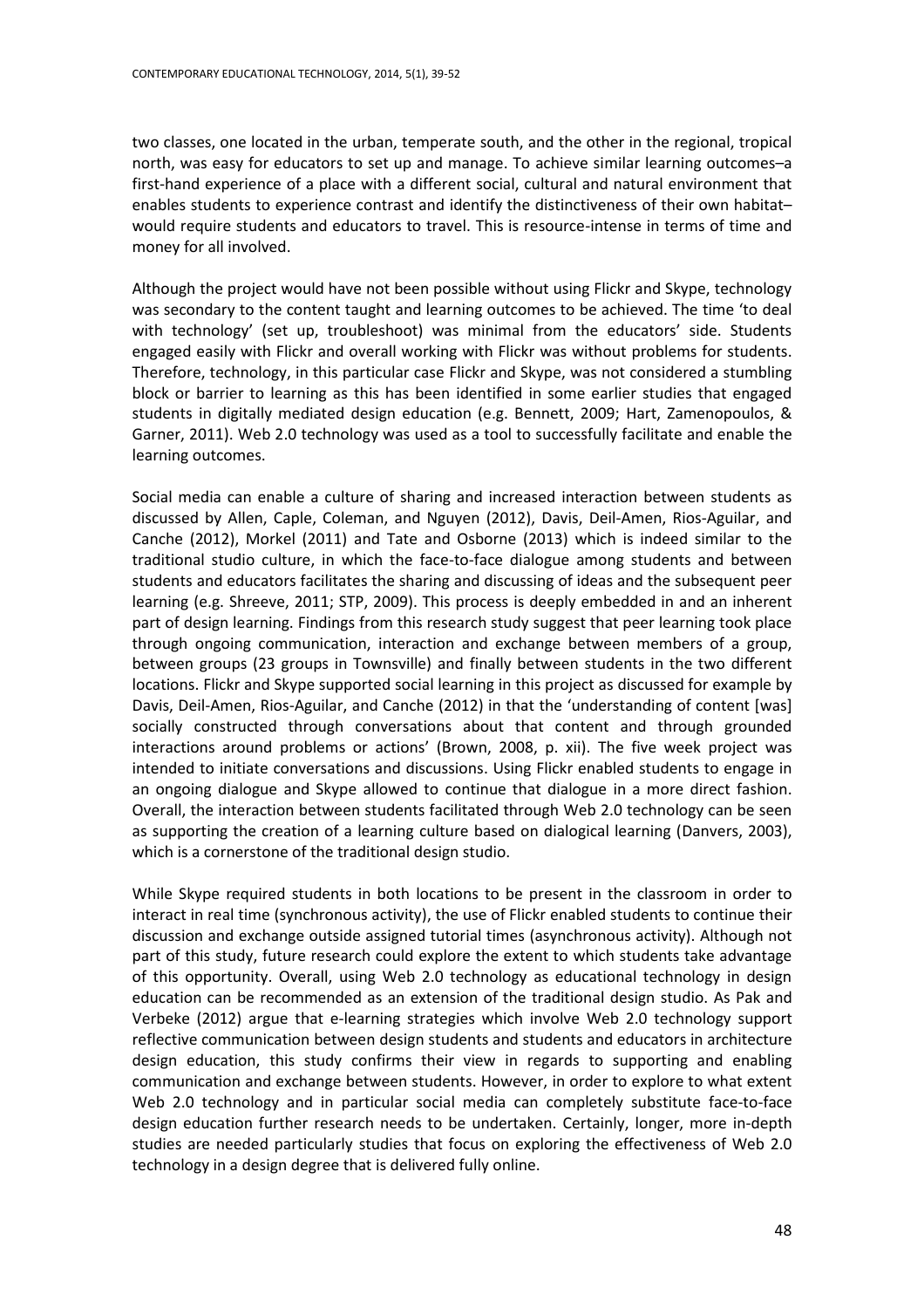The combination of engaging students in asynchronous activities (Flickr) and synchronous activities (Skype) as well as the combination of face-to-face and virtual dialogue during the five week project is seen as significant factor for the success of this project and students achieving intended learning outcomes. Whether such project or design education in general can be effective when teaching and learning is based only on asynchronous activities needs to be explored. Furthermore, this study focused on the effectiveness of Flickr and Skype as extension of a traditional design learning environment. More research is needed to explore the effectiveness of other social media tools such as Facebook. However, in the first year media design subject Flickr and Skype provided a viable opportunity to recreate features of the traditional design studio in the virtual environment. Flickr and Skype have emerged in this study as useful tools in creating dialogue and exchange. Such learning activity involving Web 2.0 technology can be recommended for extending the traditional design studio and offering the media design degree in a blended delivery mode in the future.

#### **Acknowledgement**

The author would like to acknowledge the contribution of Clive Hutchison, Head of Photography at CATC Design School, who taught, organized and ran this project on the Melbourne side.

#### **References**

- Allen, B., Caple, H., Coleman, K., & Nguyen, T. (2012, November). Creativity in practice: Social media in higher education. *Paper presented at ASCILITE: Future challenges-Sustainable futures*. Wellington, New Zealand.
- Altheide, D. L., & Johnson, J. M. (2011). Reflections on interpretive adequacy in qualitative research. In N. K. Denzin & Y. S. Lincoln (Eds.), *The Sage handbook of qualitative research*  (pp. 581-594). California: Thousand Oaks.
- Armitage, A. (2007, September). Mutual research designs: Redefining mixed methods research design. *Paper presented at the British Educational Research Association Annual Conference*. University of London.
- Austerlitz, N., Blythman, M., Grove-White, A., Jones, B. A., Jones, C. A., Morgan, S., Vaughan, S. (2008). Mind the gap: expectations, ambiguity and pedagogy within art and design higher education. In L. Drew (Ed.), *The student experience in art and design higher education: Drivers for change* (pp. 125-148). Cambridge: Jill Rogers Associates.
- Barnes, K., Marateo, R.C., & Ferris, S.P. (2007). Teaching and learning with the net generation. *Innovate*, *3*(4), 771-772.
- Bennett, R. (2009). *Drawing on the virtual collective: exploring online collaborative creativity*  (PhD), University of Sydney. Retrieved on 15 February 2010 from http://ses.library.usyd. edu.au/handle/2123/6433
- Boys, J. (2011). *Towards creative learning spaces: Re-thinking the architecture of postcompulsory education*. New York: Routledge.
- Brown, J.S. (2008). Foreword: Creating a culture of learning. In T. Liyoshi & M.S.V. Kumar (Eds.), *Opening up education: The collective advancement of education through open technology, open content, and open knowledge* (pp. xi-xvii). Cambridge: The MIT Press.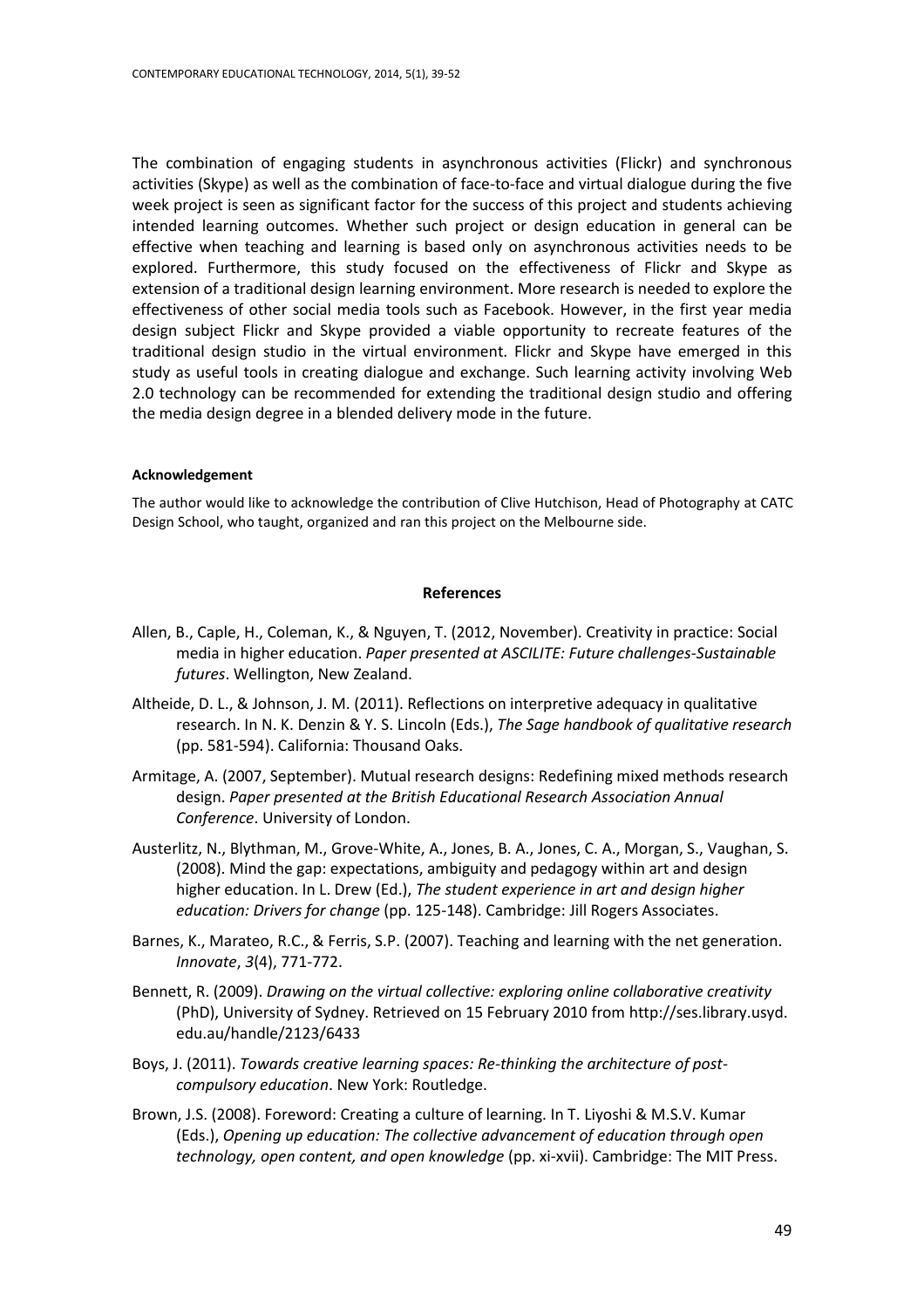- Danvers, J. (2003). Towards a radical pedagogy: Provisional notes on learning and teaching in art & design. *International Journal of Art and Design Education, 22*(1), 47-57.
- Davis, M. (2008, April). *Toto, I've got a feeling we're not in Kansas anymore…. Paper presented at the AIGA Conference.* Boston.
- Davis, C. H. F. I., Deil-Amen, R., Rios-Aguilar, C., & Canche, M. S. G. (2012). *Social media in higher education: A literature review and research directions*. The Center for the Study of Higher Education at the University of Arizona and Claremont Graduate University.
- Design Council. (2005). *The business of design*. Retrieved on 15 July 2007 from [http://www.designcouncil.org.](http://www.designcouncil.org/) uk/publications/the-business-of-design/
- Design Institute of Australia. (2009). *Structure of the design industry: A structural view of design disciplines*. Retrieved on 20 August 2009 from http://www.dia.org.au
- Ellmers, G. (2005, September). A re-examination of graphic design pedagogy, and its application at the University of Wollongong: Towards a PhD study in design education. *Paper presented at ACUADS Conference.* Edith Cowan University, Perth.
- Fielding, N. G. (2012). Triangulation and mixed methods designs: Data integration with new research technologies. *Journal of Mixed Methods Research, 6*(2), 124-136.
- Gee, L. & Miller, H. (2006). Human-centered design guidelines. In D. G. Oblinger (Ed.), *Learning spaces* (pp. 10.11-10.13): EDUCAUSE. Retrieved on 13 August 2013 from [http://www.](http://www/) educase.edu/research-and-publications/books/learning-spaces
- Grahl, T. (2012). *The 6 types of social media*. Retrieved on 20 June 2013 from <http://outthinkgroup.com/tips/the-6-types-of-social-media>
- Gray, C. & Malins, J. (2004). *Visualizing research: A guide to the research process in art and design*. Burlington: Ashgate.
- Ham, J. J. & Schnabel, M. A. (2011). Web 2.0 virtual design studio: Social networking as facilitator of design education. *Architectural Science Review, 54*(2), 108-116.
- Hart, J., Zamenopoulos, T. & Garner, S. (2011). The learning scape of a virtual design atelier. *Compass: The Journal of Learning and Teaching at the University of Greenwich*, *3*, 1-15.
- Hunt, L., Huijser, H., & Sankey, M. (2011). Learning Spaces for the digital Age: Blending space with pedagogy. In M. Keppell, K. Souter & M. Riddle (Eds.), *Physical and virtual learning spaces in higher education: Concepts for the modern learning environment* (pp.182-195). Heshey, Pennsylvania: IGI Global.
- Icograda (International Council of Graphic Design Associations). (2011, October). *ICOGRADA design education manifesto.* Tapei. Retrieved on 3 January 2012 from http://www. icograda.org/education/ manifesto.htm
- Johnson, B. & Christensen, L. (2008). *Educational research - Quantitative, qualitative, and mixed approaches* (3rd ed.). Los Angeles: Sage.
- Kaplan, A. M. & Haenlein, M. (2010). Users of the world, unite! The challenges and opportunities of social media. *Business Horizons, 53*, 59-63.
- Kolb, D. A. (1984). *Experiential learning: Experience as the source of learning and development*. New Jersey: Prentice-Hall.
- Kuhn, S. (2001). Learning from the architecture studio: Implications for project-based pedagogy. *International Journal of Engineering Education*, *17*(4-5), 349-352.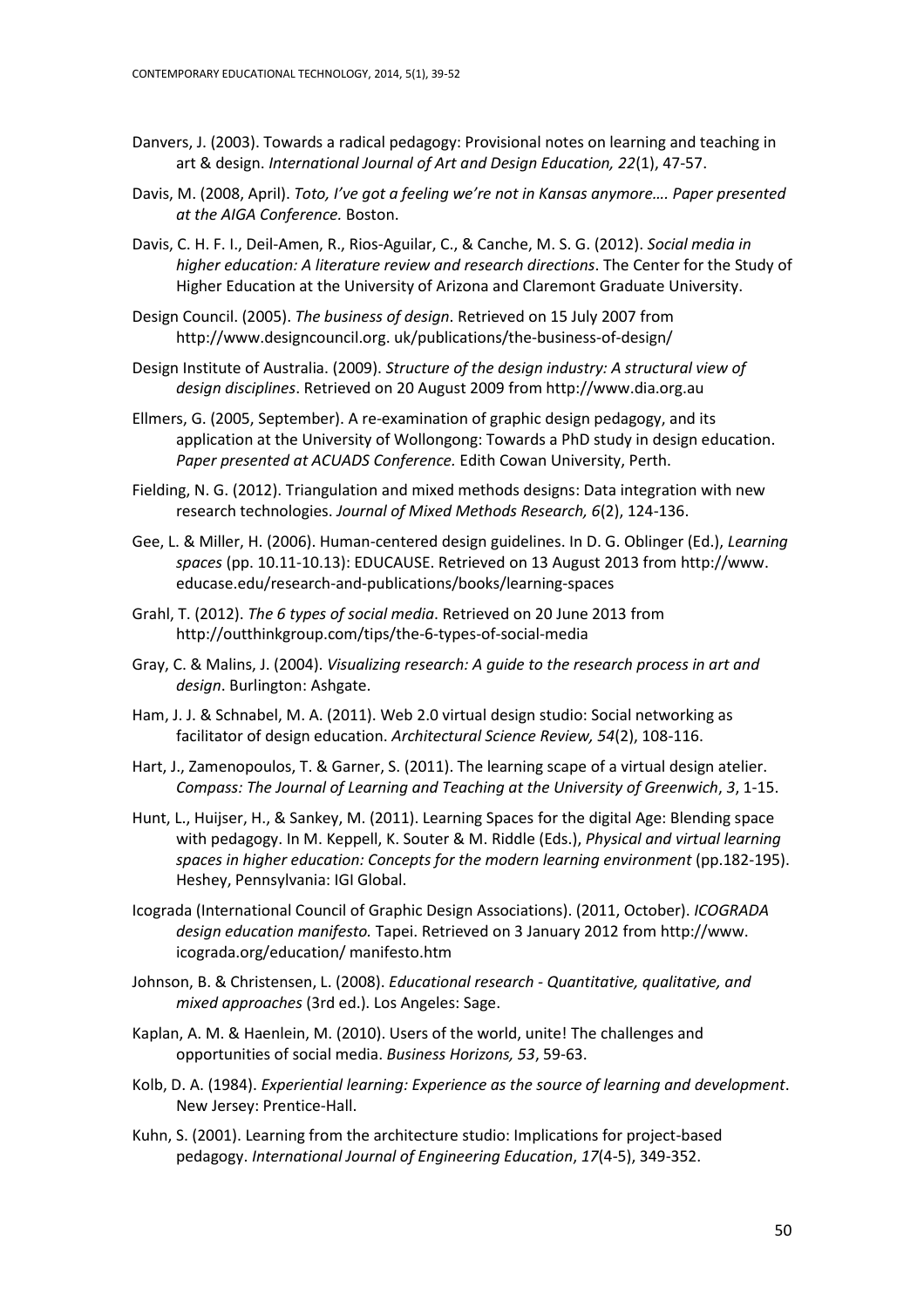- Landreneau, K. J. & Creek, W. (2008). *Sampling strategies*. Retrieved on 12 August 2009 from [www.natco1.org/research/files/SamplingStrategies.pdf](http://www.natco1.org/research/files/SamplingStrategies.pdf)
- LeNoue, M., Hall, T., & Eighmy, M. A. (2011). Adult education and the social media revolution. *Adult Learning, 22*(4), 4-11.
- McCarthy, S. & Almeida, C. M. d. (2002). Self-authored graphic design: A strategy for integrative studies. *Journal of Aesthetic Education, 36*(3), 103-116.
- Merriam, S. B. (Ed.). (1998). *Qualitative research in practice: Examples for discussion and analysis*. San Fransisco, CA: Jossey-Bass.
- Morkel, J. (2011, September). Facebook-enhanced face to face learning: The architecture studio. *Paper presented at the 5th International Computer & Instructional Technologies Symposium.* Fırat University, Elazığ, Turkey.
- Pak, B. & Verbeke, J. (2012). Design Studio 2.0: Augmenting reflective architectural design learning. *Journal of Information Technology in Construction (ITcon), 17*, 502-519. Retrieved on 13 April 2013 fro[m http://www.itcon.org/cgi-bin/works/Show?2012\\_32](http://www.itcon.org/cgi-bin/works/Show?2012_32)
- Punch, K. (2009). *Introduction to research methods in education*. London: Sage.
- Rossman, G. B. & Wilson, B. L. (1985). Numbers and words: Combining quantitative and qualitative methods in a single large-scale evaluation study. *Evaluation Review, 9*(5), 627-643.
- Sandbach, K. (2011). Graphic design and the aesthetics of place. *Iridescent-Icograda Journal of Design Research, 1*(2), 148-159. Retrieved on 12 October 2012 from http://iridescent. icograda.org/2011/05/03/graphic\_design\_and\_the\_aesthetics\_of\_place.php
- Sara, R. (2006, April). Sharing and developing studio practice: A cross-disciplinary study comparing teaching and learning approaches in the art and design disciplines. *Paper presented at the CLTAD Conference*. London.
- Schön, D. (1983). *The reflective practitioner: How professionals think in action.* New York: Basic Books.
- Schön, D. (1987). *Educating the reflective practitioner*. San Francisco: Jossey-Bass.
- Shreeve, A. (2011, May). The way we were? Signature pedagogies under threat. Researching Design Education. *Paper presented at the 1st International Symposium for Design Education Researchers*. Paris: Cumulus Association.
- Shreeve, A., Wareing, S., & Drew, L. (2008). Key aspects of teaching and learning in the visual arts. In H. Fry, S. Ketteridge, & S. Marshall (Eds.), *A handbook for learning and teaching in higher education: Enhancing academic practice* (pp.345-362). London: Routledge.
- STP (Studio Teaching Project). (2009). *Curriculum development in studio teaching: Volume one: STP final report*. Retrieved on 10 December 2010 from<http://www.studioteaching.org/> ?page=key\_ findings
- Tam, D. (2013). Facebook by the numbers: 1.06 billion monthly active users. *CNET*. Retrieved on 25 March 2013 fro[m http://news.cnet.com/8301-1023\\_3-57566550-93/facebook-by](http://news.cnet.com/8301-1023_3-57566550-93/facebook-by-the-numbers-1.06-billion-monthly-active-users/)[the-numbers-1.06-billion-monthly-active-users/](http://news.cnet.com/8301-1023_3-57566550-93/facebook-by-the-numbers-1.06-billion-monthly-active-users/)
- Tashakkori, A. & Teddlie, C. (2009). Integrating qualitative and quantitative approaches to research. In L. Bickman & D. J. Rog (Eds.), *The SAGE handbook of applied social research methods* (pp.283-317). Los Angeles: Sage.